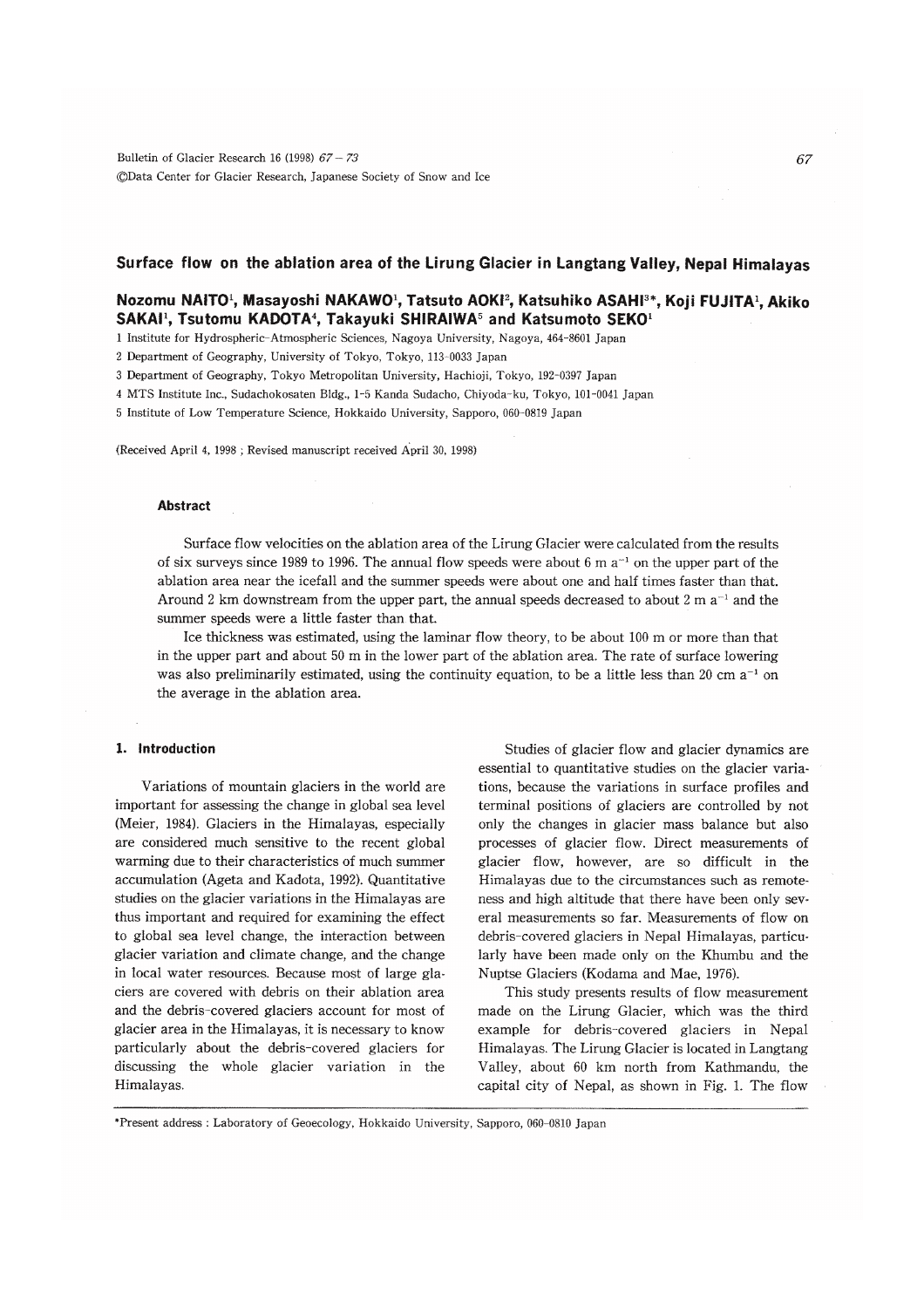

Fig. 1. Topographical map and location of the Lirung Glacier

velocities were deduced from six surveys on the ablation area of the Lirung Glacier since 1989 to 1996.

In addition in this study, ice thickness in the Lirung Glacier, which is indispensable for model studies of glacier variation, is estimated from the obtained flow velocities, using the laminar flow theory. The rate of surface lowering, which is the result of ablation compensated by the emergence velocity due to compressing flow and exact direct measurement of which is very difficult because of the effect of flow and the very rugged surface topography, is also preliminarily estimated on the average in the ablation area from the flow velocities and the ice thickness.

using the continuity equation.

#### 2. Surveys

A topographical map of the Lirung Glacier is shown in Fig. 1. The ablation area of the Lirung Glacier is separated from the steep accumulation area and glacier ice is supplied from the accumulation area to the ablation area not by the continuous glacier flow but by avalanches over the icefall. Six surveys carried out on the Lirung Glacier since 1989 to 1996 were limited only on the ablation area because of the danger of avalanches as well as the steepness in the accumulation area. Table 1 shows the time of the surveys as well as the surveyed sites. The "upper", "middle" and "lower" parts are described as the relative location only in the ablation area. Surface markers, such as stakes and bolts, were fixed on the supraglacial debris, and they were surveyed twice or more times with a certain time interval. Total number of the markers was thirteen. Each survey was not carried out on all the markers. The number of the effective surveyed points,  $N$  in Table 1, means the number of the markers surveyed at each time.

Every survey was carried out with a theodolite and a laser distance meter at a bench mark fixed on the ridge of lateral moraine and with a mirror at markers on the glacier surface. At the bench mark, the horizontal angle between the directions to another bench mark and to a marker was measured. The instruments used at the surveys are also described in Table 1. The minimum reading units in angle of the theodolites were one second or less than that, and those in distance of the distance meters were all 1 mm. which lead to the reading errors in the surveys as less than 4 mm. But, with an uncertainty in setting the instruments at bench marks or markers, the total accuracy of a marker position is considered as less than 10 cm.

Table 1. Surveys for flow measurements on the ablation area of the Lirung Glacier. The site indicates the relative location only in the ablation area,  $N$  means the number of the effective surveyed points, and the instrument is that used at each survey.

| Time |                     | Site                          |    | Instrument          |  |
|------|---------------------|-------------------------------|----|---------------------|--|
|      | 7 Dec. 1989         | the lower part                |    | Wild T <sub>2</sub> |  |
|      | II 21 Jul. 1994     | the upper part                |    | Wild T1600          |  |
|      | III 4 Sep. 1994     | the upper part                | 5. | Wild T1600          |  |
|      | IV 18 Jun. 1995     | the lower part                |    | Wild T <sub>2</sub> |  |
|      | 31 May-19 Jun. 1996 | the middle to the lower parts |    | SOKKIA SET2000      |  |
|      | VI 16-20 Oct. 1996  | the upper to the lower parts  |    | SOKKIA SET2000      |  |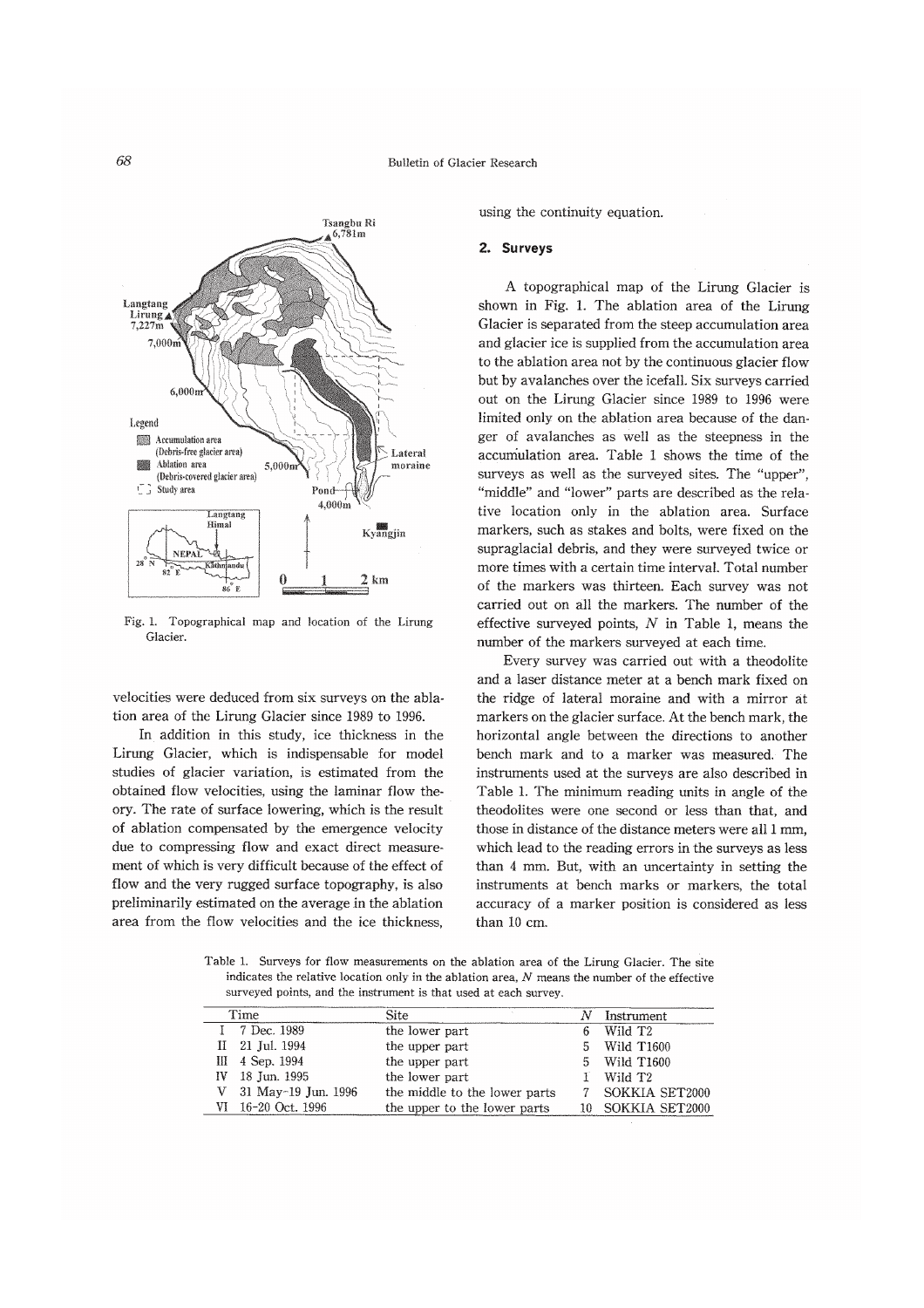## 3.1. Spatial distribution of flow velocities

Horizontal flow speeds at the thirteen surface markers are summarized in Table 2 by compiling the results of the six surveys. The distributions of the horizontal flow velocities are shown in Fig. 2. According to the periods between the surveys, both of the flow speeds and the velocities are classified to the annual ones or the summer ones. All the speeds were converted simply to meter per year for comparison, though the summer flow speeds were evaluated for only several months.

As all the markers were fixed to supraglacial debris, vertical displacements of the markers consisted of three components, the melting of ice under the debris, the emergence velocity due to compressing flow, and the downward displacement by the glacier movement according to the surface slope. In this subsection, only horizontal flow velocities are presented mainly because accurate estimation of the melting under the debris at each of the markers is very difficult. The vertical displacement of glacier surface is discussed in the later subsection in terms of the average rate of surface rising or lowering.

The flow speeds on the upper part were about 6 m  $a^{-1}$  on annual average and about 9 m  $a^{-1}$  in summer. that is, about one and half times of the annual average. On the other hand, around the center  $(L2-L5)$  on the lower part, about 2 km downstream from the upper part, the flow speeds were only about 2 m  $a^{-1}$  on annual average and a little faster than that in summer. The lower part in the ablation area has been supposed to be a stagnant ice area (Shiraiwa and Yamada, 1991), but the result indicates that the ice flows even there. It is reasonable, in the ablation area, that flow speed decreases as going downstream, *i.e.*, compressing flow.

It is often observed that flow speed decreases from the center toward the lateral margin because of the drag of the lateral wall (Nve, 1965; Raymond, 1971). This feature is seen on the lower part (Fig. 2a), but not found on the upper part (Fig. 2b) probably because no marker was installed at sites sufficiently near the lateral margin on the upper part.

The annual velocities at L1, L6 and the summer ones at M1, M2, L6, which are located near the lateral margins, have transversal components toward the

Table 2. Horizontal flow speed (m  $a^{-1}$ ) on the ablation area of the Lirung Glacier. Periods in brackets indicate the measured period. The initial character of a marker's name indicates the relative location in the ablation area  $(U:$  the upper,  $M:$  the middle,  $L:$  the lower part). The latter of the name is numbered laterally from the right bank to the left in the upper and the lower parts, or longitudinally downstream in the middle part. Markers are stakes on supraglacial debris in the upper and the middle parts, and bolts on the debris rocks in the lower part.

a. The upper part

|        | Annual speed                 | Summer speed               |  |  |
|--------|------------------------------|----------------------------|--|--|
| Marker | $[4$ Sep. 1994-16 Oct. 1996] | [21 Jul. 1994-4 Sep. 1994] |  |  |
| UI1    | 6.0                          | 9.7                        |  |  |
| U2     |                              | 9.0                        |  |  |
| UЗ     |                              | 8.8                        |  |  |
| 11     | 57                           | 92                         |  |  |

b. The middle part

| Marker         | Summer speed                    |  |
|----------------|---------------------------------|--|
| M1             | 2.8 [21 Jul. 1994-4 Sep. 1994]  |  |
| M <sub>2</sub> | 6.3 [19 Jun. 1996-17 Oct. 1996] |  |
| M3             | 7.5 [31 May. 1996-20 Oct. 1996] |  |

c. The lower part

|                | Annual speed | Summer speed                                                                                                                                     |     |  |
|----------------|--------------|--------------------------------------------------------------------------------------------------------------------------------------------------|-----|--|
| Marker         |              | $[7 \text{ Dec. } 1989-20 \text{ Oct. } 1996]$ $[18 \text{ Jun. } 1995-11 \text{ Jun. } 1996]$   $[11 \text{ Jun. } 1996-20 \text{ Oct. } 1996]$ |     |  |
|                | $0.8\,$      |                                                                                                                                                  |     |  |
| L2             | 2.0          |                                                                                                                                                  | 2.1 |  |
| L <sub>3</sub> | 1.8          |                                                                                                                                                  | 1.9 |  |
|                | 1.7          |                                                                                                                                                  | 2.0 |  |
| L <sub>5</sub> | 2.1          | 2.2                                                                                                                                              | 2.5 |  |
| L6             | 1.0          |                                                                                                                                                  | 2.0 |  |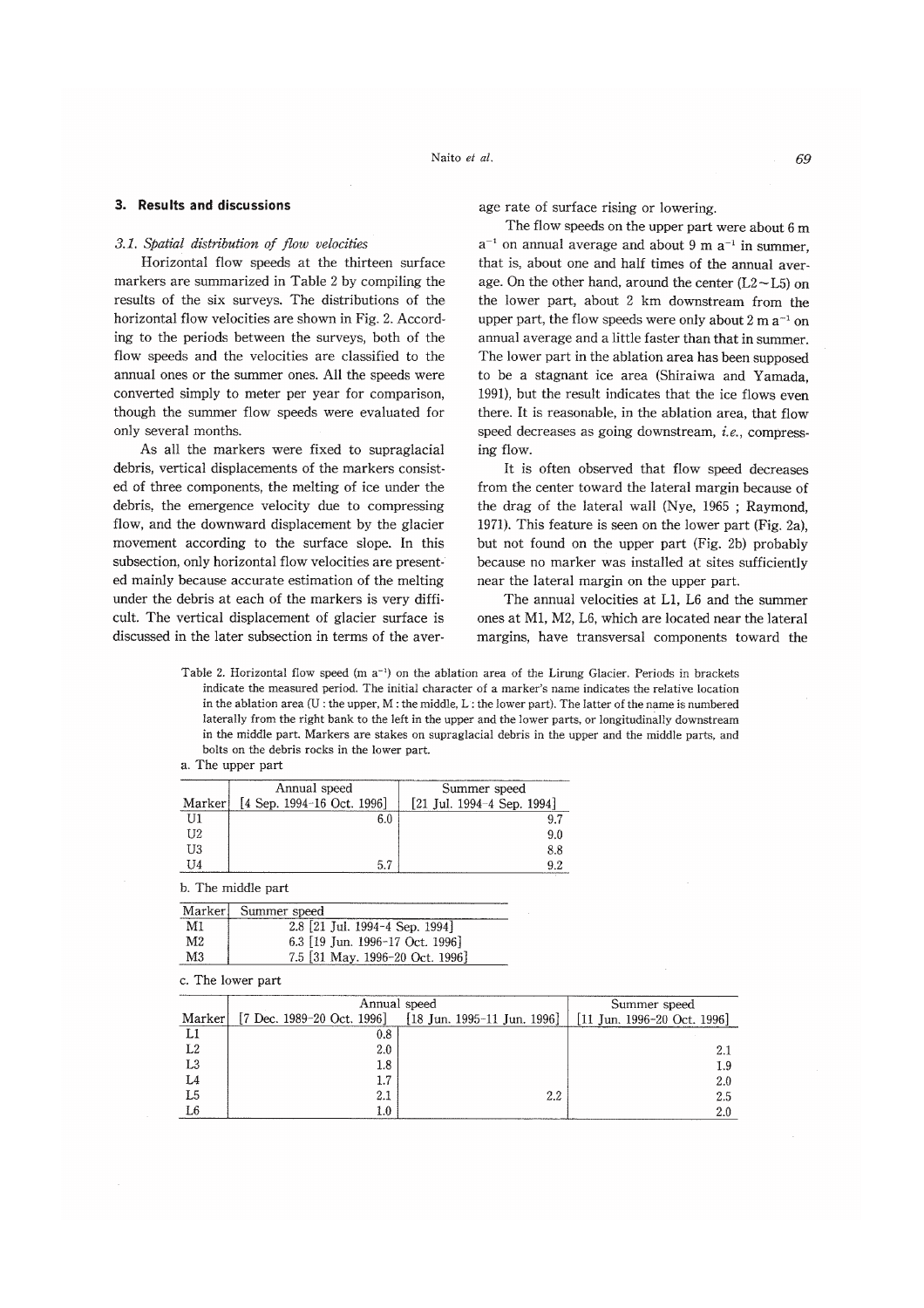

Fig. 2. Distribution of the annual (a) and the summer (b) horizontal surface flow velocities on the ablation area of the Lirung Glacier. Area of the figures are shown in Fig. 1 by a dashed frame. Two thick lines show the ridges of lateral moraines. Plus symbols on the moraines indicate the bench marks used in the surveys related to each flow measurement.

center (Fig. 2). Normal valley glaciers flow transversally toward the lateral margin in the ablation area (e.g. Raymond, 1971), as transversal profiles of the surfaces are convex upward (Hooke, 1998). The observed transversal direction of flow is possibly affected by the local topography as the debris-covered surface on the ablation area of the Lirung Glacier is not smooth but very rugged and complicated. Figure 3 shows a transversal surface profile on the lower part. The slope is transversally toward the center at the two markers, L1 and L6, flowing transversally toward the center.

#### 3.2. Temporal variations of flow speeds

The summer flow speed was faster than the annual average at any marker as shown in Table 2 and Fig. 2. It suggests the seasonal variation in flow speed, which is high in summer and low in winter. It is considered as the effect of melt water to enhance the basal sliding in summer (Iken and Bindschadler, 1986).

Two annual flow speeds were obtained at L5 for different periods as shown in Table 2c, but no significant change was found. It would be difficult, however,



Fig. 3. Transversal surface profile on the lower part in the ablation area of the Lirung Glacier, surveyed on 11 June, 1996. Transversal distance and relative altitude on the coordinates are from the bench mark on the ridge of the left bank lateral moraine. Cross symbols indicate the markers  $(L1 \sim 6)$  used in this study for flow measurement. Steep slopes outside L1 and L6 are side walls of the lateral moraines.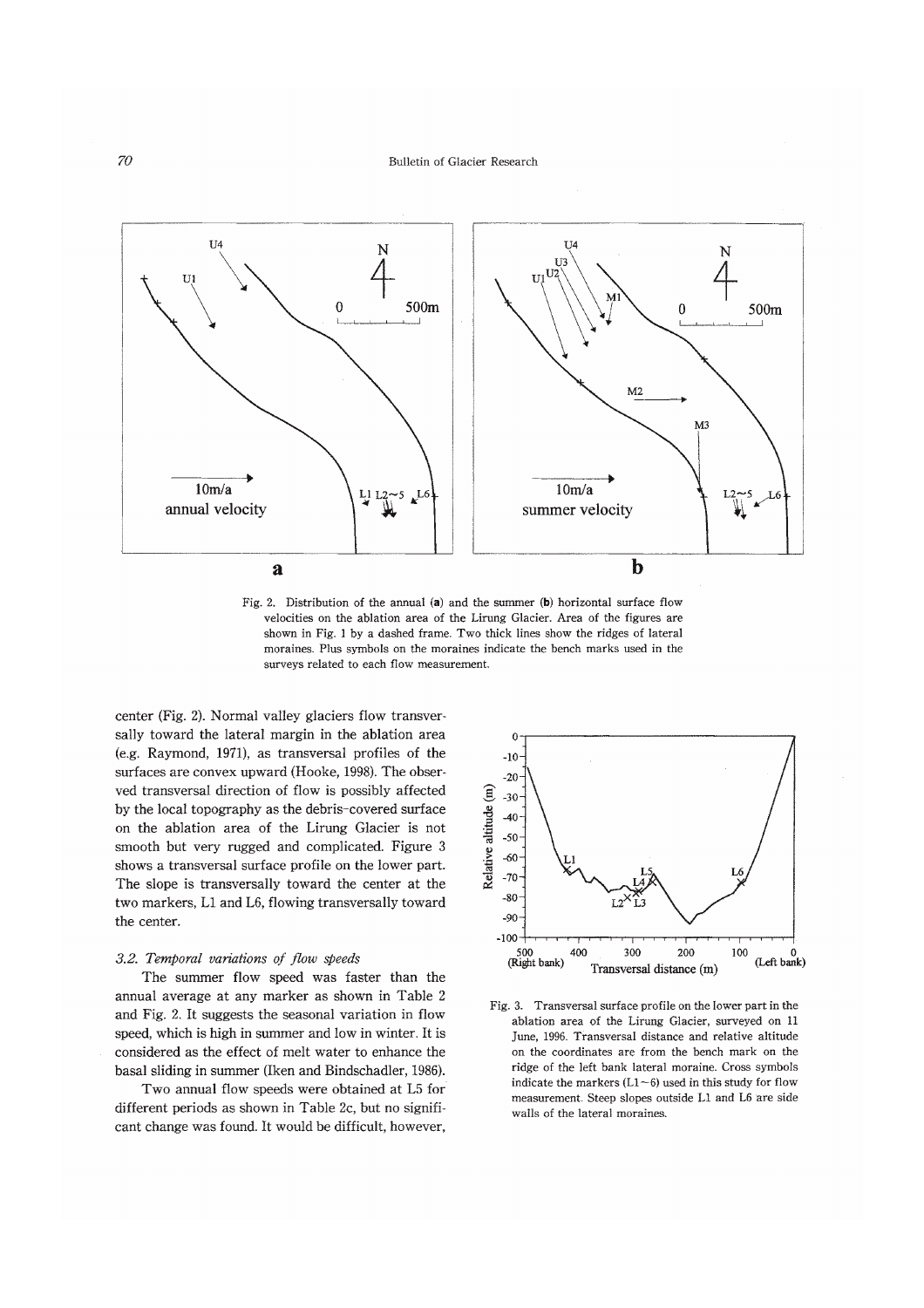to have a firm conclusion about the inter-annual variation of flow speed, as no data are available at the other sites.

#### 3.3. Estimation of ice thickness

Horizontal surface flow speed consists of two components, the plastic deformation of glacier ice and the basal sliding. Assuming a laminar flow, the plastic deformation of glacier ice,  $U_d$ , is given by

$$
U_a = \frac{2A}{n+1} \left(\rho g \sin \alpha\right)^n H^{n+1} \tag{1}
$$

(Paterson, 1994), where H is ice thickness,  $\alpha$  is slope of glacier surface,  $\rho$  is density of glacier ice and g is the gravitational acceleration. Then  $A$  and  $n$  are the factors in the flow law of ice, of which the former is mainly dependent on ice temperature and the latter is taken as a constant, 3. Because ice temperature in a glacier has hardly seasonal variation except in relatively thin surface layer,  $U_a$  can be regarded approximately as constant during a whole year.

If dividing a year for convenience into two seasons, summer and winter, and neglecting basal sliding in the winter,

$$
U_d = U_w = \frac{U_a \Delta t_a - U_s \Delta t_s}{\Delta t_a - \Delta t_s},\tag{2}
$$

where  $U_w$ ,  $U_s$  and  $U_a$  are the surface flow speeds in the winter seasonal, the summer seasonal and the annual averages, respectively.  $\Delta t_a$  and  $\Delta t_s$  are the periods of one year (365 days) and of the summer (122 days), respectively. In this calculation, the summer was defined as four months from June to September, when discharge from the Lirung Glacier was significantly greater than that in the winter (Fukushima et al., 1987 ; Sakai et al., 1997). The summer flow speeds,  $U_s$ , were assumed as equal to those shown in Table 2, though the periods for the evaluations are different from the summer defined in this calculation.

Using equations (1) and (2), ice thickness,  $H$ , could be calculated at the markers where both of the summer and the annual flow speeds were obtained. The value of  $\rho$  was taken as 900 kgm<sup>-3</sup>. Surface slopes,  $\alpha$ , were measured from a map of the ablation area of the Lirung Glacier compiled by Aoki and Asahi (1998). The values of A were adopted from Paterson (1994). The results are shown in Table 3 for different ice temperatures between 0 to  $-5^{\circ}$ C. Ice temperature in the ablation area of the Lirung Glacier is considered to be roughly in this range from the previous studies concerning ice temperatures of other glaciers in Nepal Himalayas (e.g. Mae et al., 1975; Tanaka et al., 1980

Table 3. Estimation of ice thickness,  $H$ , in the ablation area of the Lirung Glacier. Ice temperature,  $T_i$ , was assumed as a constant value throughout the whole parts in the ablation area. The factor in the flow law of ice,  $A$ , was taken from Paterson (1994) for respective ice temperature, and surface slope,  $\alpha$ , was measured from the map (Aoki and Asahi, 1998)

|                | H(m)                      |                                                                |     |                       |                       |              |
|----------------|---------------------------|----------------------------------------------------------------|-----|-----------------------|-----------------------|--------------|
|                | Marker Estimated<br>range | Calculated value                                               |     |                       |                       |              |
|                |                           | $\overline{T_i$ (°C)                                           |     | $-2$                  | -5                    | $\alpha$ (°) |
|                |                           | $A$ (s <sup>-1</sup> kPa <sup>-3</sup> ) 6.8×10 <sup>-15</sup> |     | $2.4 \times 10^{-15}$ | $1.6 \times 10^{-15}$ |              |
| U1             | $70 - 110$                |                                                                | 75  | 97                    | 108                   | 7.0          |
| U4             | 110-170                   |                                                                | 114 | 148                   | 163                   | 3.9          |
| L2             | $40 - 70$                 |                                                                | 45  | 58                    | 65                    | 10.7         |
| L <sub>3</sub> | $30 - 50$                 |                                                                | 33  | 43                    | 48                    | 15.4         |
| L4             | $50 - 80$                 |                                                                | 54  | 70                    | 78                    | 7.8          |
| L5             | $30 - 50$                 |                                                                | 31  | 41                    | 45                    | 17.5         |
| L6             | $20 - 30$                 |                                                                | 22  | 28                    | 31                    | 18.3         |

; Ozawa and Yamada, 1989). The calculation of the ice thickness resulted in about 100 m or more than that in the upper part and about 50 m in the lower part for the Lirung Glacier.

This estimation, however, is very rough, since other effects related with glacier flow as follows were not considered. The shape factor, which takes the effect of the drag from the lateral walls in a valley glaciers into account, should be in the parentheses on the right term of equation (1) (Paterson, 1994). Introducing the shape factor, which is a positive value less than one, ice thickness would be calculated as greater than the values in Table 3. The longitudinal stress gradient was also neglected in the calculation. If taking it into account, ice thickness would be obtained as less than those in Table 3 particularly in the upper part near the icefall, because strong compression should occur there. These effects, however, were not taken into consideration in the present estimation because of limited information.

#### 3.4. Estimation of surface lowering

 $\epsilon$ 

The continuity equation in a glacier is

$$
\frac{\partial Q}{\partial x} + \frac{\partial S}{\partial t} = bW,\tag{3}
$$

where  $Q$  is flux,  $S$  is cross-sectional area,  $W$  is width of glacier surface and  $b$  is mass balance.  $t$  is time and  $x$  is longitudinal distance positive downstream. Assuming parabolic cross-sectional shapes,

$$
W = kH^{1/2}, \tag{4}
$$

$$
S = \frac{2}{3} \text{ WH},\tag{5}
$$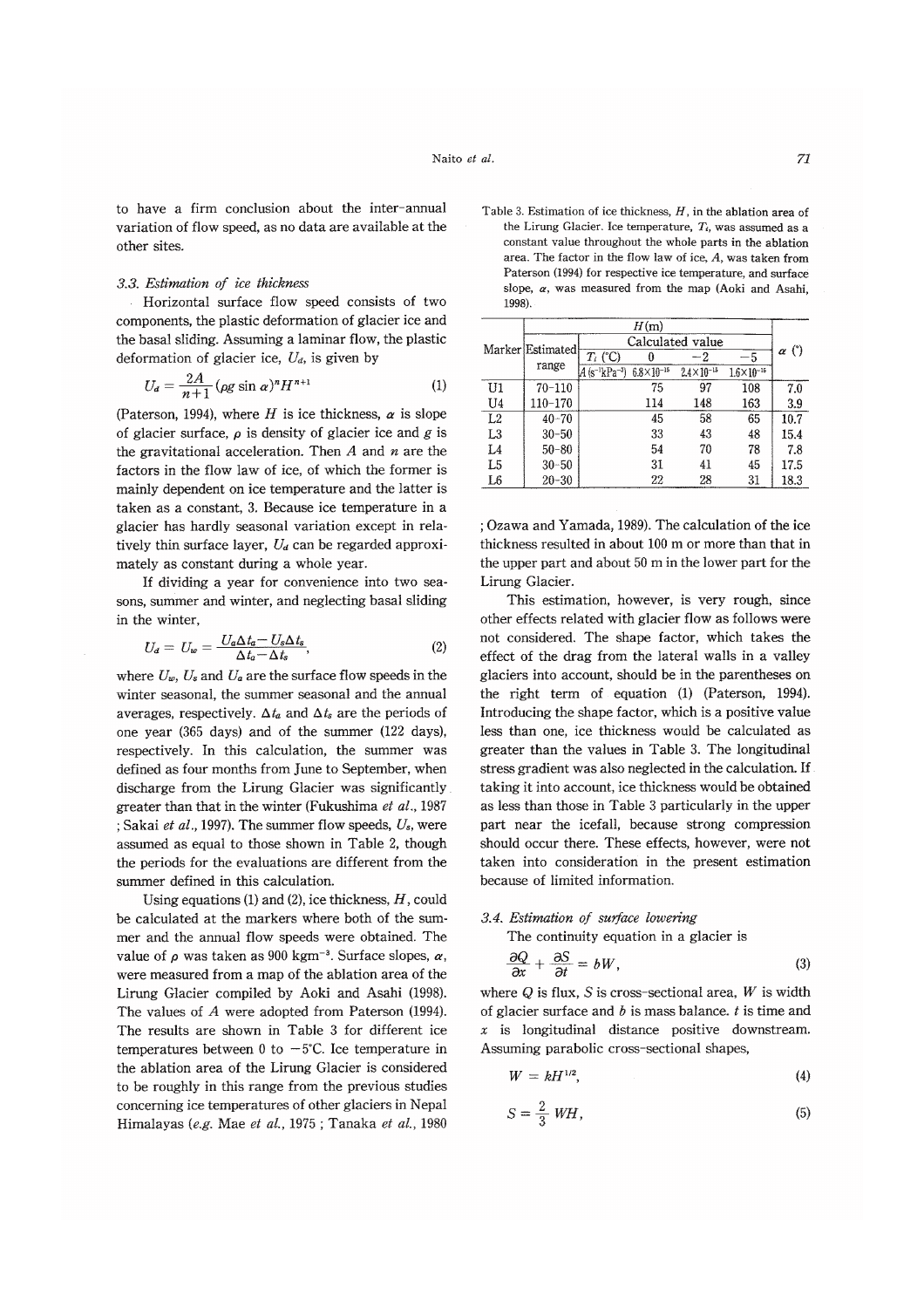$$
Q = \overline{U_c} S = \frac{2}{2} r \overline{U_T} W H, \qquad (6)
$$

where  $H$  is the ice thickness at transversal center,  $k$  is a factor dependent only on location not on time, and  $r$ is a ratio of the flow speed averaged in cross-section.  $\overline{U_c}$ , to that averaged on the transversal surface line,  $\overline{U}_T$ . Assuming a uniform width of glacier surface  $(\partial W/\partial x=0)$ , which seems to be adequate for the ablation area of the Lirung Glacier, the continuity equation (3) turns out to be

$$
\frac{2}{3} \frac{\partial}{\partial x} \left( r \overline{U_T} H \right) + \frac{1}{k H^{1/2}} \frac{2}{3} k \frac{\partial}{\partial t} \left( H^{3/2} \right) = b
$$
  
 
$$
\therefore \frac{\partial H}{\partial t} = b - \frac{2}{3} \frac{\partial}{\partial x} \left( r \overline{U_T} H \right). \tag{7}
$$

By the way, the value of  $r$  is considered to be nearly equal to the ratio of the flow speed averaged in the depth,  $\overline{U_H}$ , to the surface velocity, U, at the transversal center. Thus, using the laminar flow theory and equation  $(2)$ , the ratio is given by

$$
r = \frac{\overline{U_c}}{\overline{U_r}} \approx \frac{\overline{U_H}}{\overline{U}} = \frac{\frac{n+1}{n+2} U_d + U_b}{U_d + U_b} = 1 - \frac{U_w}{(n+2)U_a}, \tag{8}
$$

where  $U_b$  is the basal sliding.

By applying equation  $(7)$  with equation  $(8)$  to the area between the upper and the lower parts, which covers almost the whole ablation area, the rate of ice thickening,  $\partial H/\partial t$ , which means the rate of surface rising, can be estimated on the average in the area. In this calculation, mass balance,  $b$ , was adopted for the average on the ablation area, 35 cm  $a^{-1}$ , from an estimation with a hydrogical model of the Lirung Glacier by Rana (1997). Then the ice thickness at the transversal center,  $H$ , was taken as 110 m and 50 m on the upper and the lower parts, respectively, though the values are roughly estimated by the laminar flow approximation which, strictly speaking, contradicts the definition in this calculation. The last term in equation (7) means the effect of compressing flow to the surface rising, that is, the emergence velocity.

Those components for calculation of equation (7) are shown in Table 4, where the three terms in equation (7) are each described as one value for the area, because they are treated just as the averages on the area. The result shows that about half of the ablation is compensated by the emergence velocity, and consequently, the surface is lowered with a rate of a little less than 20 cm  $a^{-1}$  on average in the ablation area of the Lirung Glacier.

For the lower part which is shown in Fig. 3. Yamada et al. (1992) described from comparison of the two transversal surface profiles surveyed in 1987 and 1989 that the surface did not show remarkable change; some parts were slightly lowered and the others rose. On the other hand, Asahi (1998) indicated for the same part from comparison of the two profiles in 1989 and 1996 that the surface lowering of about 1  $m a^{-1}$  was recognized. The result in this study cannot be simply compared with the previous ones, because the previous studies were limited only on the lower transversal line and did not handle the effects of the flow and the very rugged topography. The present result, however, must be noted to show nothing more than a rough estimation based on several assumptions. For more detailed studies on the variations of surface profile, a numerical simulation would be required in future.

# **Acknowledgments**

We would like to express our thanks to all members who joined our projects for their kind support in the field. Our thanks are due to the Department of Hydrology and Meteorology, His Majesty's Government of Nepal. The expenses for the field surveys for five times since 1994 and for data analyses were supported by Grants-in-Aid for Scientific Research (Project No. 06041051 and No. 09490018, respectively) from the Ministry of Education, Science, Sports and

Table 4. The rate of surface rising,  $\partial H/\partial t$ , and the other components for the calculation for the ablation area of the Lirung Glacier. The ratio of the flow speed averaged in cross-section to the transversally average surface flow speed,  $U_r$ , is represented by r. Ice thickness, H, is treated as that at the transversal center. The effect of compressing flow to the surface rising,  $-\frac{2}{3}\frac{\partial}{\partial x}(\overline{vU_T}H)$ , means the emergence velocity. Mass balance, b, was taken

|                                                             |              |    | $-\frac{2}{3}\frac{\partial}{\partial x}(\overline{rU_T}H)$ |              | $\frac{\partial H}{\partial t}$ |
|-------------------------------------------------------------|--------------|----|-------------------------------------------------------------|--------------|---------------------------------|
| Site                                                        | $(m a^{-1})$ | m  | $(m a^{-1})$                                                | $(m a^{-1})$ | $(m a^{-1})$                    |
| the upper part $\begin{bmatrix} 0.86 \\ 0.83 \end{bmatrix}$ | 5.9          | 10 | 0.18                                                        | $-0.35$      |                                 |
|                                                             | 1.6          | 50 |                                                             |              |                                 |